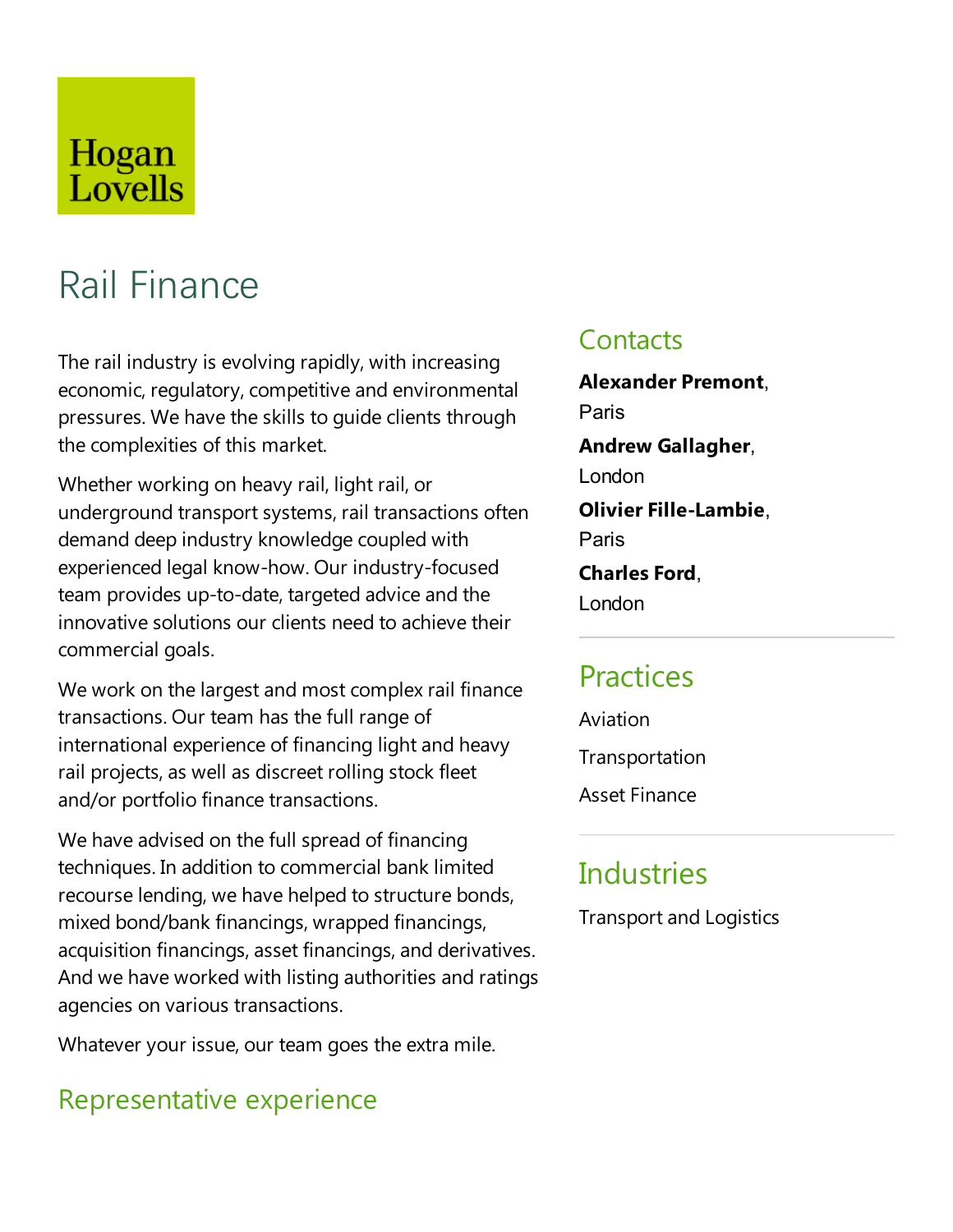Advised DFT on the £7bn IEP rolling stock procurement program, the largest and most complex procurement and private financing in the UK rail sector.

Advised SMBC and Lombard on the procurement, financing, and leasing of 45 Bombardier-made Class 710 EMU trains for Transport for London.

Advised Lombard on the circa £170m procurement, financing, leasing, and maintenance of 75 CAF sleeper coaches for Serco Caledonian.

Advised the Department for Transport on the £2.7bn East Coast and the £2.4bn Great Western rolling stock projects.

Advised the Tube Lines consortium in relation to the £2.1bn capital markets refinancing of theLondon Underground PPP project and the subsequent sale of Tube Lines to Transport for London.

Advising, alongside Eversholt, Cross London trains on all aspects of the £3bn Thameslink rolling stock procurement.

Advised SMBC and Lombard on the procurement, financing, and leasing of 45 Bombardier-made Class 710 EMU trains for Transport for London.

Advised SMBC on the procurement, financing, leasing, and maintenance of 70 Hitachi Class 385 EMU trains for Abellio Scotrail.

Advised senior funders to the Tramlink Nottingham consortium on their successful financing of the £570m Nottingham Express Transit Phase 2 tram project.

Advised SMBC and Equitix on the circa  $£1$ bn financing, acquisition and leasing of a fleet of Bombardier class 345 units, for use on the Elizabeth Line.

Advised Akiem Group, European leader in locomotive leasing, on the whole-business acquisition of Macquarie Europe Rail's rolling stock leasing business including 137 locomotives, 110 carriages and 46 trains.